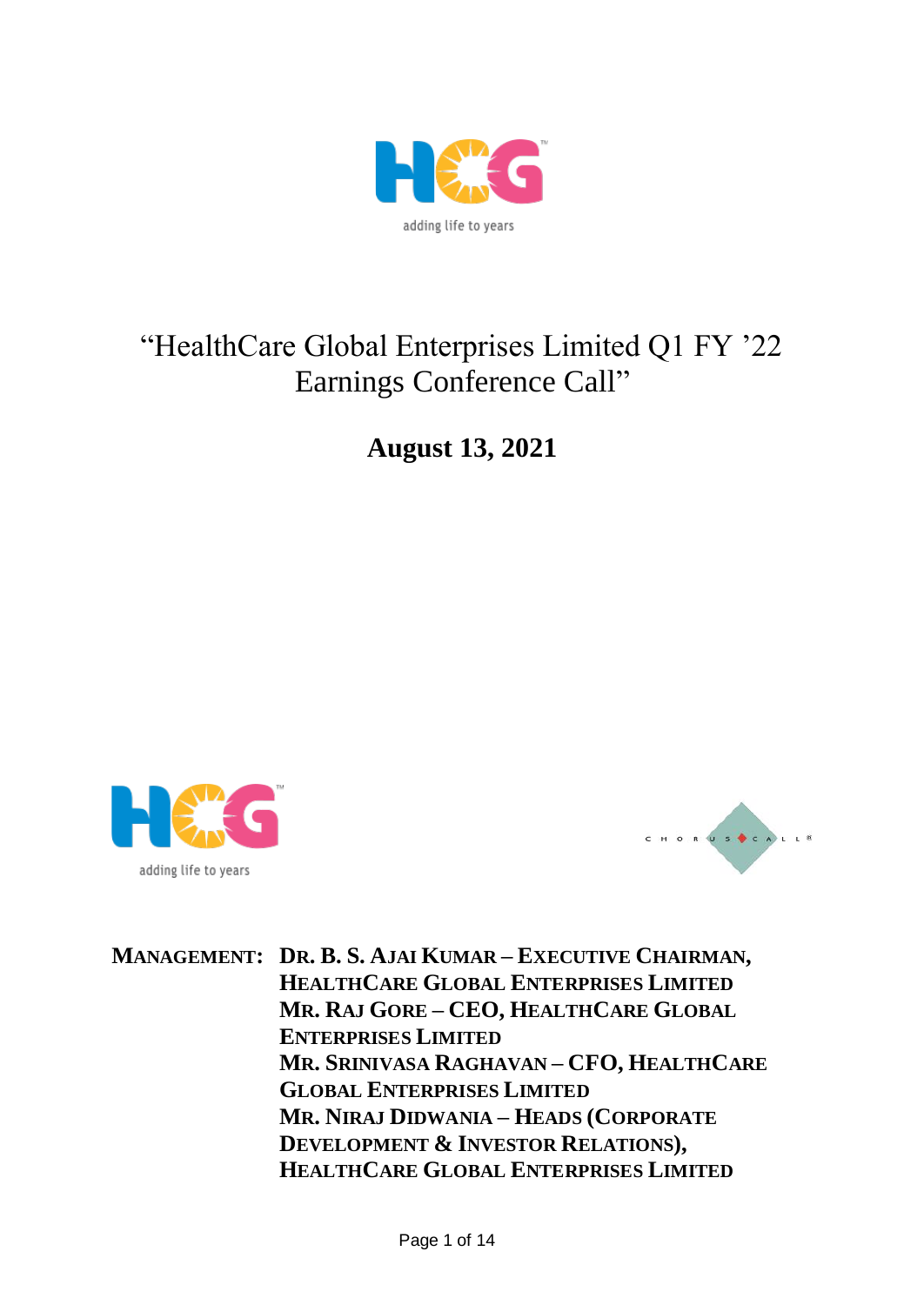

- **Moderator:** Ladies and Gentlemen, Good Day and Welcome to the HealthCare Global Enterprises Limited Q1 FY '22 Earnings Conference Call. As a reminder, all participants' lines will be in the listenonly mode, and there will be an opportunity for you to ask questions after the presentation concludes. Should you need assistance during the conference call, please signal an operator by pressing '\*' and then '0' on your touchtone phone. I now hand the conference over to Mr. Niraj Didwania. Thank you and over to you, Sir.
- **Niraj Didwania:** Thank you. Good Afternoon and a very warm Welcome to all participants to HealthCare Global Enterprises Limited Q1 FY '22 earnings conference call. Today, we have with us Dr. B. S. Ajai Kumar, Executive Chairman; Mr. Raj Gore, CEO; Mr. Srinivasa Raghavan, CFO of HCG along with the Management team to share highlights of our business and financials. We have uploaded an earnings update presentation to the stock exchanges and also shared the same through our mailers. Without further ado, I hand over the call to Dr. B. S. Ajai Kumar.
- **B. S. Ajai Kumar:** Thank you Niraj and very warm Welcome to all the participants. We hope all of you and your near ones are safe and ask everyone to get vaccinated at the earliest so we can obviously reduce the virality and mortality caused by the virus. We are pleased to report Q1 FY '22 results having emerged with strong performance on all counts while weathering the second wave of pandemic. The quarter started with rising cases, travel restrictions, and lockdowns, which obviously threatened to disrupt operations substantially, but we are proud to say that we are not only able to maintain continuity of treatment of cancer patients through usage of technology, but also ensure the highest quality of care. Today, we were able to conduct tumor boards, do follow up using technology which has really been a paradigm shift in the way we approach management of patients. HCG has institutionalized tumor boards, research and academics across its centers and continue to bring globally comparable outcomes to every patient along with creating last mile access and better quality of life. With growing Oncology disease burden, the inherent strength and future outlook of HCG model is best suited to provide superior outcome for patients while sustainably achieving the desired objective for all stakeholders over the coming years. I would now like to request Raj Gore, our CEO, to share comments on this.

**Raj Gore:** Thank you Dr. Ajai, a very warm Welcome to all the participants and hope all of you are safe. We are satisfied with the performance in the first quarter of FY '22, which was also during one of the most testing times we may have seen in our lives. The fact that we have not only emerged successfully, but also created new performance benchmark as an organization is a testament to the clinical expertise and overall value proposition that we offer. HCG's large patient catchment of over 640 million population in states of presence and market position across these regions is a great platform helping us in redefining quality of care and outcomes at scale, thus driving clinical and geographical leadership. We continue to focus on disciplined capital allocation as we implement strategic initiatives across business development and digital health while carrying strong momentum from first quarter into the current quarter. We are excited about the next few years as being truly transformative for HCG to continue our dominant leadership in Oncology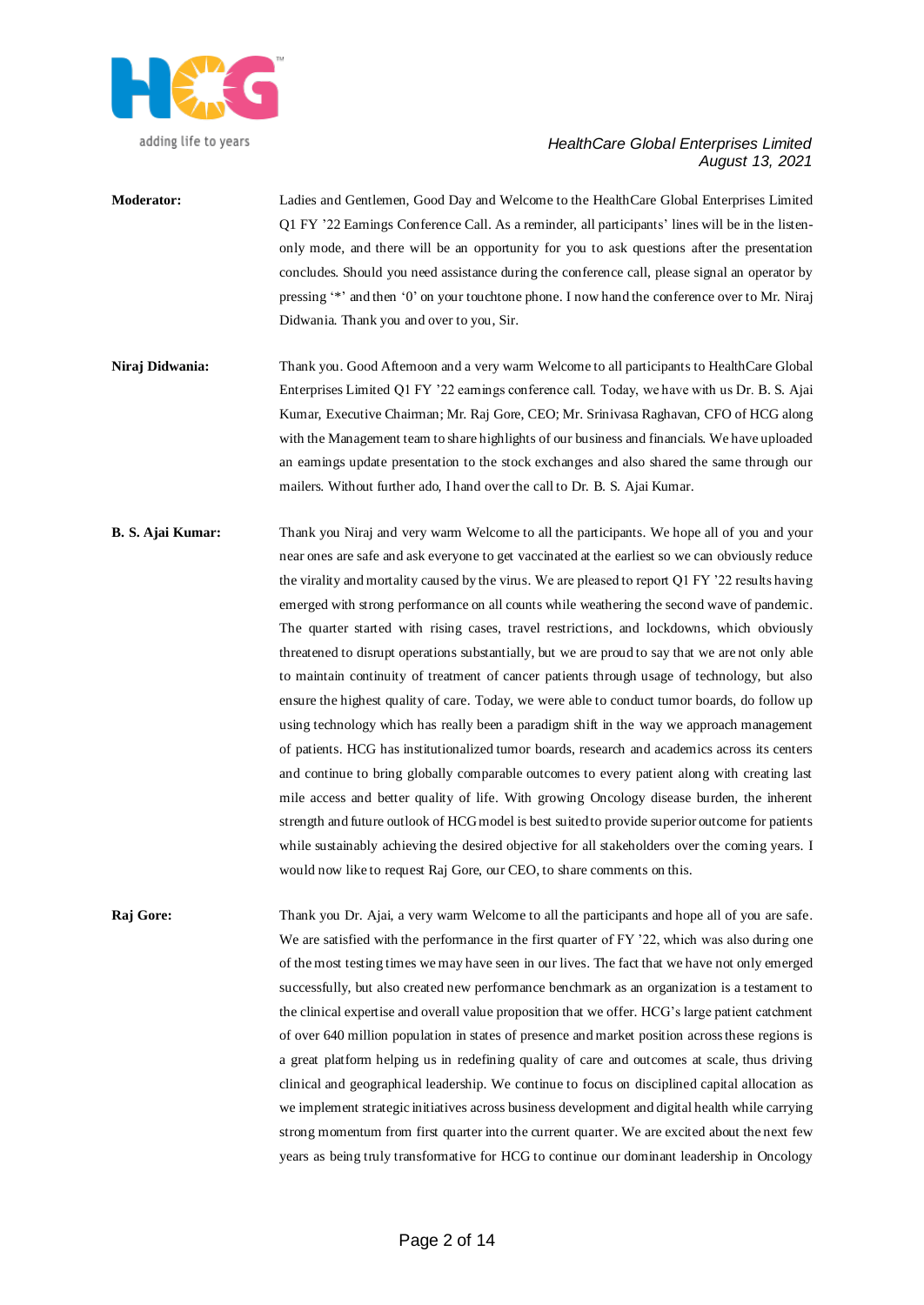

while delivering strong return on capital and meeting our responsibilities towards all stakeholders.

Now, I will move to the highlights of business updates from Quarter-1 FY '22. We have had record performance with all time high operating financials delivered across the business. Highest ever monthly and quarterly revenue and EBITDA delivered during the quarter; strong sequential and annual revenue growth in spite of lower than industries impact in previous year. HCG new center continued their scale up trajectory. New centers have had strong revenue growth of 124% year-on-year and 30% quarter-on-quarter, reduced losses with several centers achieving operating EBITDA breakeven at unit level. Amidst COVID-led disruption, several regions delivered double digit revenue growth on sequential basis. Gujarat demonstrated growth across Oncology and multispecialty businesses with revenue growth of 14.8% quarter-on-quarter. Maharashtra's strong ramp up across all centers delivering 15.2% revenue growth quarter-onquarter. New Oncology center in Jaipur delivered 18.8% revenue growth quarter-on-quarter. We continue to drive clinical excellence and patient care across businesses. We set up mucormycosis, black fungus treatment program with the highest procedures and best outcome. We actively drove vaccination programs across regions, which contributed 3% of revenues for the quarter. Milann maintained profitability in operations in spite of second wave and strengthened its clinical talent. Now, I request our CFO, Srinivasa Raghavan, to share the financial highlights.

# **Srinivasa Raghavan:** Thank you very much Raj and Good Afternoon everyone. The highlights for quarter ended June 30, 2021:

Consolidated revenue was INR 3,231 million as compared to INR 1,935 million in the corresponding quarter of the previous year reflecting a YOY growth of 67%. Consolidated EBITDA was 547 million as compared to INR 221 million in the corresponding quarter of the previous year, a growth of 148% year-on-year and 25% quarter-on-quarter. Consolidated operating EBITDA was INR 512 million as compared to INR 194 million in the corresponding quarter of the previous year, a growth of 165% year-on-year and 30% quarter-on-quarter.

Operating EBITDA for existing centers was INR 531 million, a growth of 109% year-on-year and 21% quarter-on-quarter reflecting an operating EBITDA margin of 21%. Operating EBITDA loss for new centers was INR 19 million as compared to a loss of INR 61 million in the corresponding quarter of the previous year and INR 46 million in the previous quarter, a reduction of 68% year-on-year and 58% quarter-on-quarter. Consolidated PAT was a loss of INR 96 million as compared to loss of INR 398 million in the corresponding quarter of the previous year, a reduction of 76% year-on-year.

I now request your attention to Slide #31. Q1 '22 revenue grew by 67% year-on-year, HCG centers by 66%, and Milann centers by 99%. Q1 '22 operating EBITDA, existing centers INR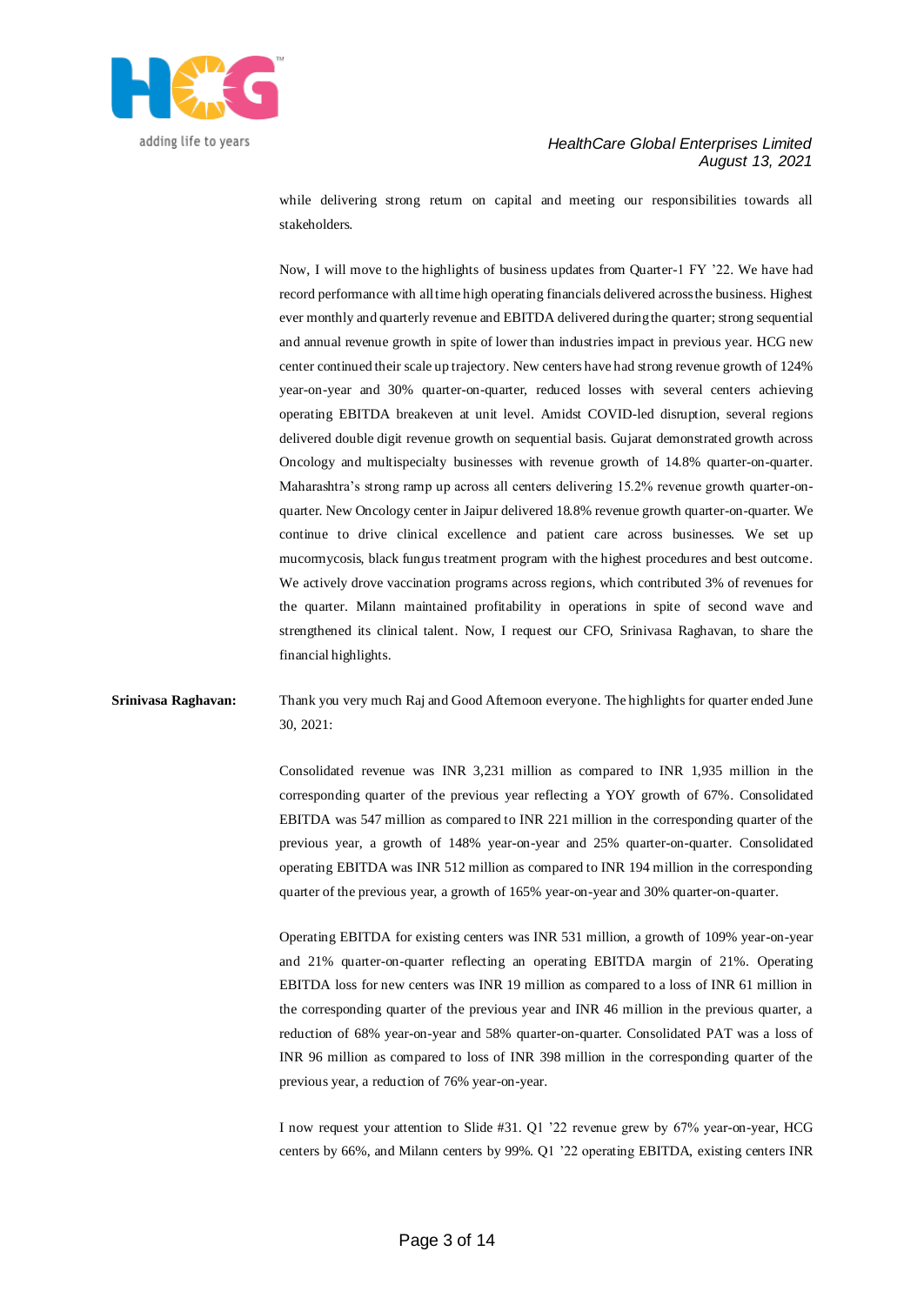

531 million, 21.2% margin versus 15.8% margin in Q1 FY '21. New centers witnessed a loss of INR 19 million versus loss of INR 61 million in Q1 FY '21.

I now request Raj to share the operating highlights please.

**Raj Gore:** Thank you Srini, I would like to draw your attention to Slide #32 of the presentation. The revenue split for our businesses is 96% contribution by HCG centers and 4% by Milann Fertility Centers. Within HCG centers, Karnataka's contribution to the revenue is at 36% followed by Western India comprising of Gujarat at 28% and Maharashtra at 18% followed by East India and Andhra Pradesh at 8% each and Tamil Nadu and North India contributing 1% each.

> I would like to draw your attention to Slide #33 of the presentation. Strong growth in revenue continues across centers in first quarter of FY '22. South Mumbai delivered 231.5% year-onyear growth, Nagpur delivered 129.9% year-on-year growth, Hubli delivered 87.6% year-onyear growth, and Vizag delivered 71% year-on-year growth. Revenue from new centers of INR 693 million in Quarter-1 FY '22 versus INR 309 million in Quarter-1 in FY '21 which is a growth of 124.4% year-on-year basis. Existing centers revenue growth of 54.5% in Quarter-1 of FY '22 on a year-on-year basis.

> I would like to draw your attention to Slide #34 of the presentation. Increase in average occupancy rate in Quarter-1 FY '22 year-on-year basis of 55.8% versus 38.2% at a consolidated level. For existing centers, occupancy rate was 60.3% versus 42.6% corresponding quarter last year. Increase in existing center ARPOB in Quarter-1 FY '20 was INR 35,423 versus INR 30,304, which is a 16.9% year-on-year growth. Existing center's operating EBITDA margin increased by 418 BPS to 19.7% in Q1 FY '22 from 15.5% EBITDA margin in Q1 FY '21.

Looking at key geographies in Slide #35, in Karnataka region:

Our Center of Excellence performance in Quarter-1 with revenue growth of 52.3% year-on-year, ARPOB of INR 50,000 versus 44,000 in the corresponding quarter last year, and 21.1% operating EBITDA margin. With respect to Gujarat region, we had strong revenue growth in the Quarter-1 FY '22 on a year-on-year basis with Oncology revenue growing by 59.9%, multispecialty revenue growing by 168.5%. The COVID contribution in that was 22% for the Gujarat region. With respect to Maharashtra region, revenue momentum across all centers in the region with 15% to 15.2% quarter-on-quarter growth, and 77.5% year-on-year growth.

New centers in the region grew by 109.6% year-on-year basis and 11% quarter-on-quarter basis. In Andhra Pradesh, existing center revenue grew by 24.4% year-on-year, expansion of revenue at new center by 89.2% year-on-year, and we focused on improving corporate and TPA mix for our business in Andhra Pradesh. In East India, we have had strong revenue growth across the region. Vizag delivered revenue growth of 71.0% year-on-year and we focused on improving revenue mix through reduction of scheme business.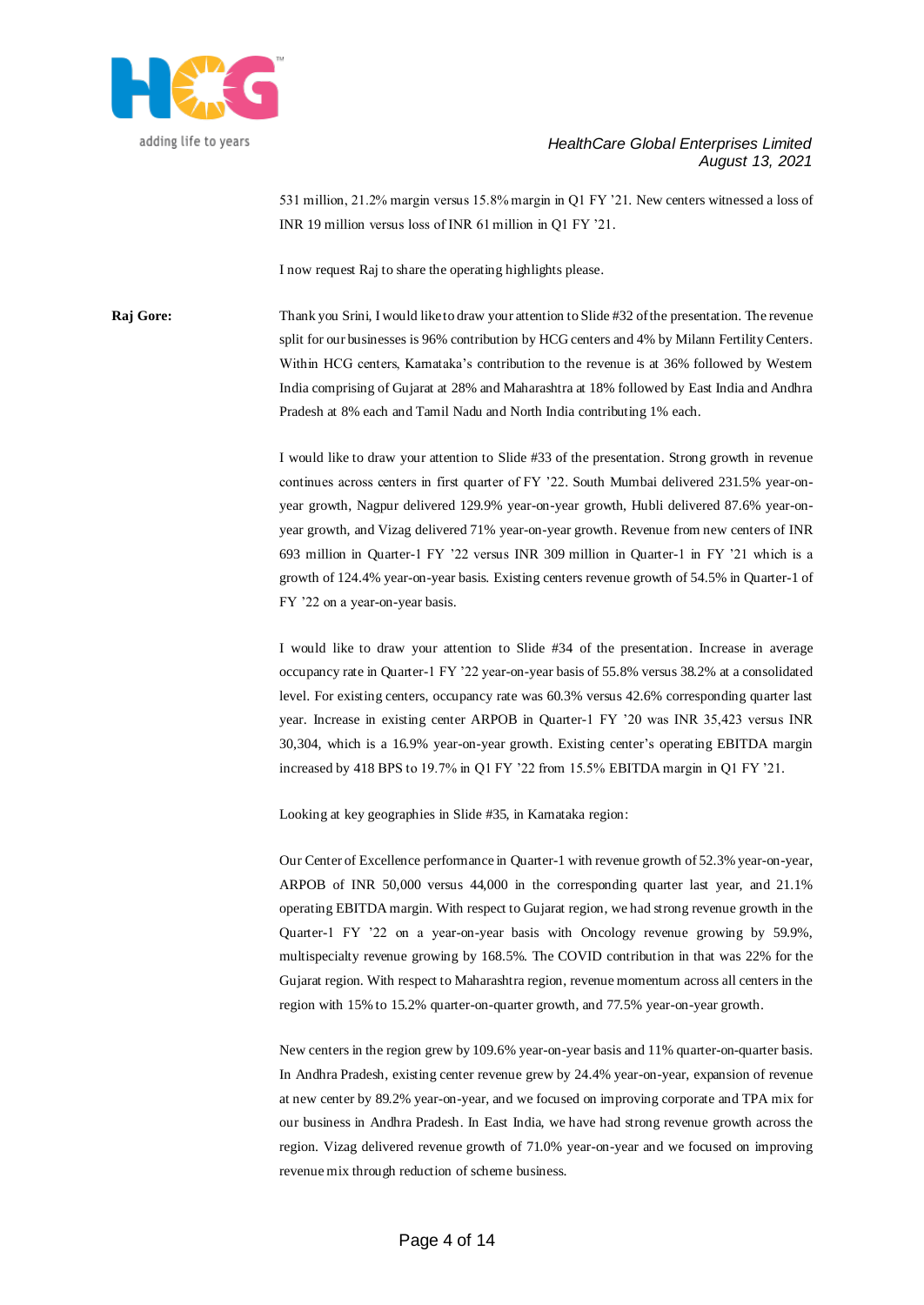

Coming to Slide #36 covering key highlights for Milann Fertility business:

Milann demonstrated good recovery in Quarter-1 FY '22 across all metrics. New centers revenue grew by 215.2% year-on-year. There was a big improvement in digital traction as a result of continued efforts on our digital campaigns and with continued focus on strengthening clinical talent across Milann. Looking to consolidate and focus on market leadership in Bangalore and scaling up North India centers in near term for Milann going forward. Now, I request Srini to explain the CAPEX and debt highlights.

**Srinivasa Raghavan:** Thanks Raj. I would now like to draw your attention to Slide #37 please.

With respect to the CAPEX table, we have implemented judicious control measures with respect to both routine and growth CAPEX with most of our expansion completed. Total CAPEX for Q1 FY '22 was INR 51 million, which was largely with respect to the HCG centers. With regard to net debt as on June 30<sup>th</sup>, net debt was INR 2937 million. We reassessed our lease terms for certain leases and re-measured our lease liabilities and right to use assets with a reduction of 1230 million on account of this adjustment as reflected in capital leases section in the net debt table.

I would now like to draw your attention to Slide #38. We are not expecting any new centers for Financial Year '22. We do not have any committed new centers for Milann.

I would now like to hand over the call back to Niraj please.

**Niraj Didwania:** Thank you Dr. Ajai, Raj, Srini for sharing the financial and business highlights. Please note the comments from the Management are intended to share qualitative perspectives and insights. These should not be considered as a financial or operating guidance regarding the business. We can now move onto the Q&A session.

**Moderator:** Thank you very much, Sir. Ladies and Gentlemen, we will now begin the question and answer session. The first question is from the line of Shayam Shrinivasan from Goldman Sachs. Please go ahead.

- **Shayam Shrinivasan:** Good Afternoon and thank you for taking my question. Just the first one on the ARPOB performance, I am just looking at your Slide 34, 16%-17% kind of a growth so just want to understand sustainability of this ARPOB, I know there could be a contribution coming from COVID and there as well, so just want to understand on an organic basis, how should we look at it and what are some of the key drivers for this growth?
- **Raj Gore:** Shayam thank you for joining and asking me this question, we have had 3% contribution from vaccination and that has helped increase in ARPOB. Our COVID revenue is largely limited to multispecialty hospital and that has also contributed to take the ARPOB to a little higher level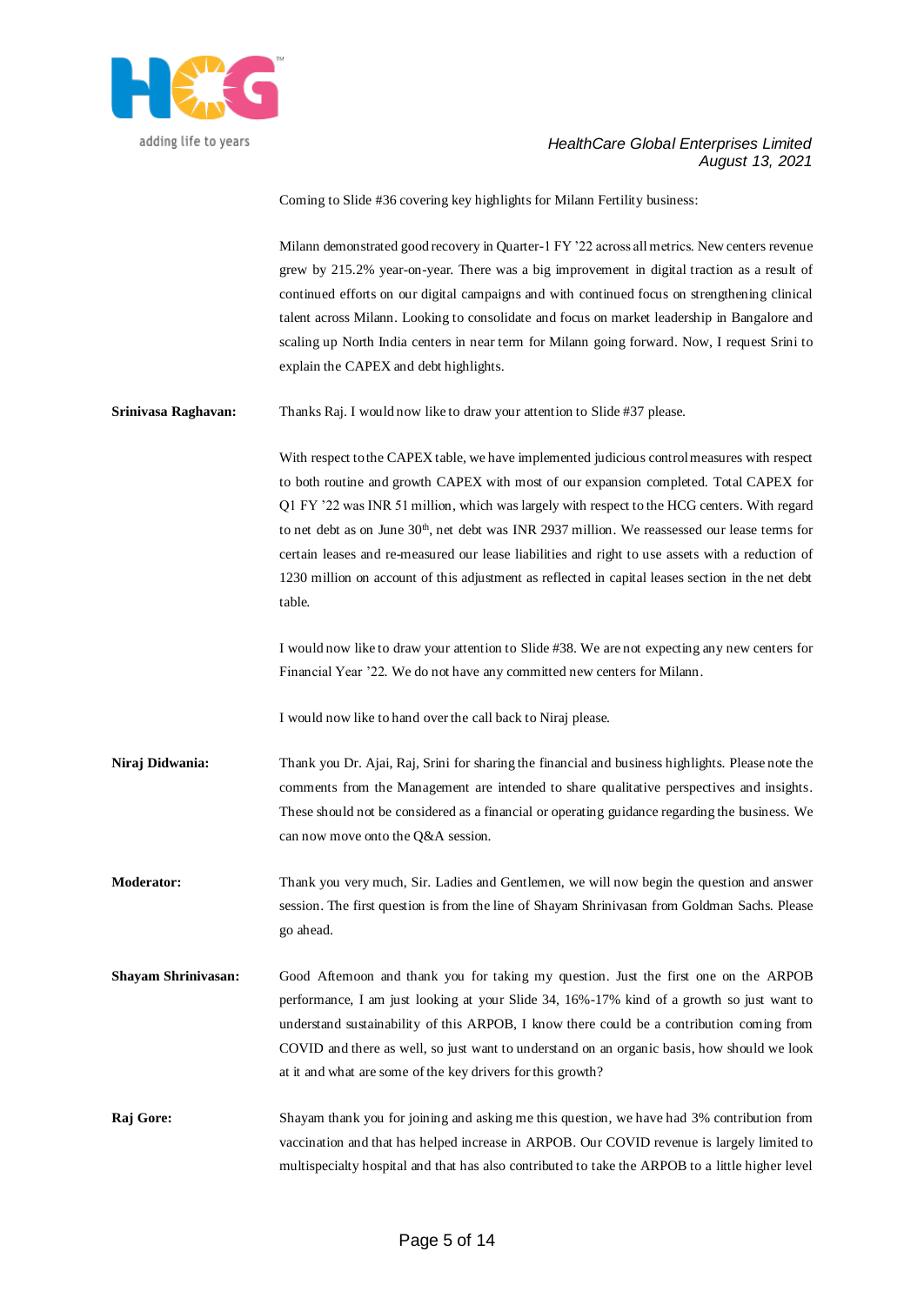

overall. In addition, at the beginning of the quarter, we had done a price increase and the impact of that is about 2% on an applicable base.

- **Shayam Shrinivasan:** Sir, my question was just from a let us assume 2Q, 3Q, 4Q was a little bit more normal sized, how should we look at this ARPOB, it should sequentially kind of come off or should we just keeping out the COVID part?
- **Niraj Didwania:** Shayam, just one thing I want to add when you asked about sustainability is that this is also with almost 60% lower international patients, so what we believe is while there are these vaccinations and COVID benefit we are seeing in the ARPOB, but we feel that will get replaced as things normalized, so right now we feel that 35,000 is a sustainable range. I think 16% growth we cannot comment on because Q1 last year was also a lower base but this 35,000 range should sustain.
- **B. S. Ajai Kumar:** I just want to add out Shayam historically ours is normally pre-COVID period has been around 34,000-35,000, so it is definitely sustainable.
- **Shayam Shrinivasan:** Sir, my question is, sorry to follow up on this, but just that coming out of the pandemic do you see a pricing environment where price hikes are not found upon and do you think from a longer term perspective, this could be can we now take year after year in line with medical inflation obviously, higher price hikes and maybe also work on the mix rather than doing more complex, so just trying to understand the longer term or a medium term perspective on ARPOB?
- **B. S. Ajai Kumar:** I think as far as the price hike, we normally do that around April or so and that is in line with the inflation, so we will tend to keep that price hike, but one of the things which can also improve the ARPOB as we go forward is the mix of technology. As you very well know, today the technology advance is so much we are now moving away from conventional radiation to IMRT, IGRT, SBRT. All of this is only going to give us a better revenue because of the type of technology we use. Also today the genomic therapy is driven, we are very much into genomic therapy, gene directed and when we do gene analysis obviously that increases our revenue and the most important thing as an Oncologist, I can tell you is we will be seeing more footfall because fortunately the cancer patients today are living longer. As patients live longer, they will come with more recurrent diseases later on and as we manage them, obviously it is more complicated manage, so I think the trend is upward only while we cannot comment exactly how it will be, but I think we are at a level where we will see upside as we move forward.
- **Shayam Shrinivasan:** Got it Sir, very helpful, last question is on the margin trajectory, again we have seen pretty good performance, if I look at existing centers as well so is there any guidance on the margins for full year and when do you foresee some of the new centers actually become EBITDA breakeven?
- **Raj Gore:** Thank you Shayam, as Niraj mentioned the Q1 performance was without international revenue at its normal level. As international business comes back, as our new centers ramp up and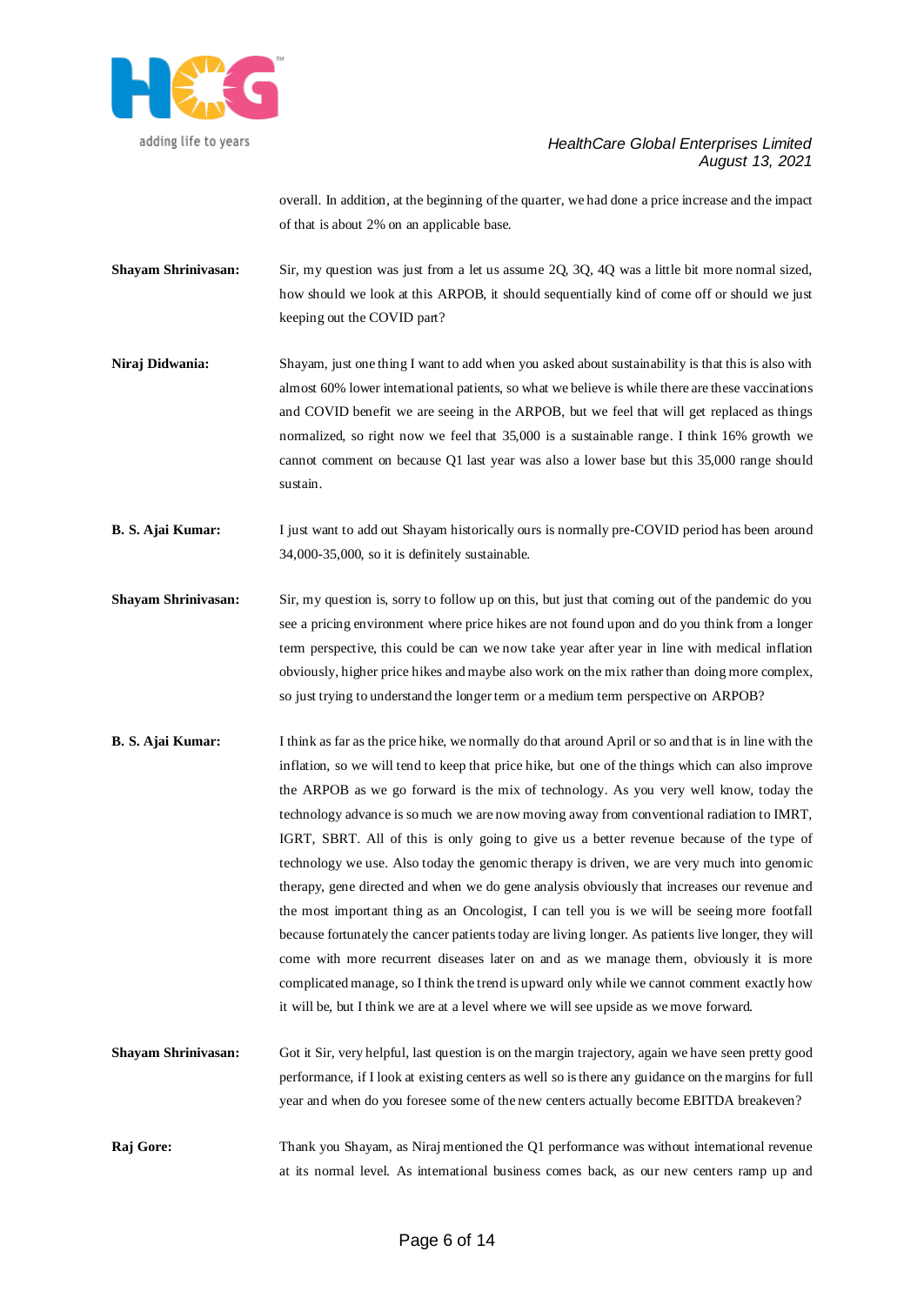

breakeven and as Milann comes back to its original level, we feel that we are very confident that we will sustain these margins going forward.

**Shayam Shrinivasan:** Sir, any timeline on the new centers breaking even?

**B. S. Ajai Kumar:** Mumbai has actually broken even and Nagpur of course broke even, and South Mumbai I think in the last third-fourth quarter, it will breakeven. The only center which still has to breakeven is Calcutta and Jaipur, which both of them we expect in the fourth quarter, the beginning of first quarter they will breakeven next year.

**Moderator:** Thank you. The next question is from the line of Riken Shah from Omkara Capital. Please go ahead.

**Riken Shah:** Congratulations on a strong set of numbers, I just wanted to understand, you have guided on ARPOB being sustainable at 35,000, what would be the occupancy sustainability, I believe this has been one of our highest occupancy?

- **B. S. Ajai Kumar:** I think normally as you know, our occupancy has been around 45%-48% and we are seeing increased occupancy primarily because obviously the multispecialty, we saw increased occupancy during the COVID period particularly in the multispecialty and this is what I think is contributing. Whether it is sustainable or not one other question we always address on occupancy in Oncology is we are moving more and more towards daycare, more and more patients are short term. Our ALOS actually is coming down. With all these, we have to keep in mind that some of these centers have been built long time ago, several like 15-20 years ago, but today they do not require that kind of beds, so we are looking at where the usage can be, so occupancy I do not think will continue to increase, it may even come down to the normal level what we see around 50%, so that is how we look up on as we move forward.
- **Niraj Didwania:** I just want to add that if you are looking at occupancy as a determinant of revenue growth on volumes, we have others, like Dr. Ajai has said earlier there is technology improvement and there is also lot of response that do not increase the occupancy because they are outpatient or couple of hours so just occupancy increase is not a driver of volume or revenue increase, I just want to highlight that.
- **B. S. Ajai Kumar:** Another thing is new centers obviously are increasing, as they are doing better their occupancy will increase that also we have to keep in mind as we move forward. As you see the new center growth has been over 100% so this also you will see increased occupancy happening overall because of that.

**Moderator:** Thank you. The next question is from the line of Kunal from Edelweiss. Please go ahead.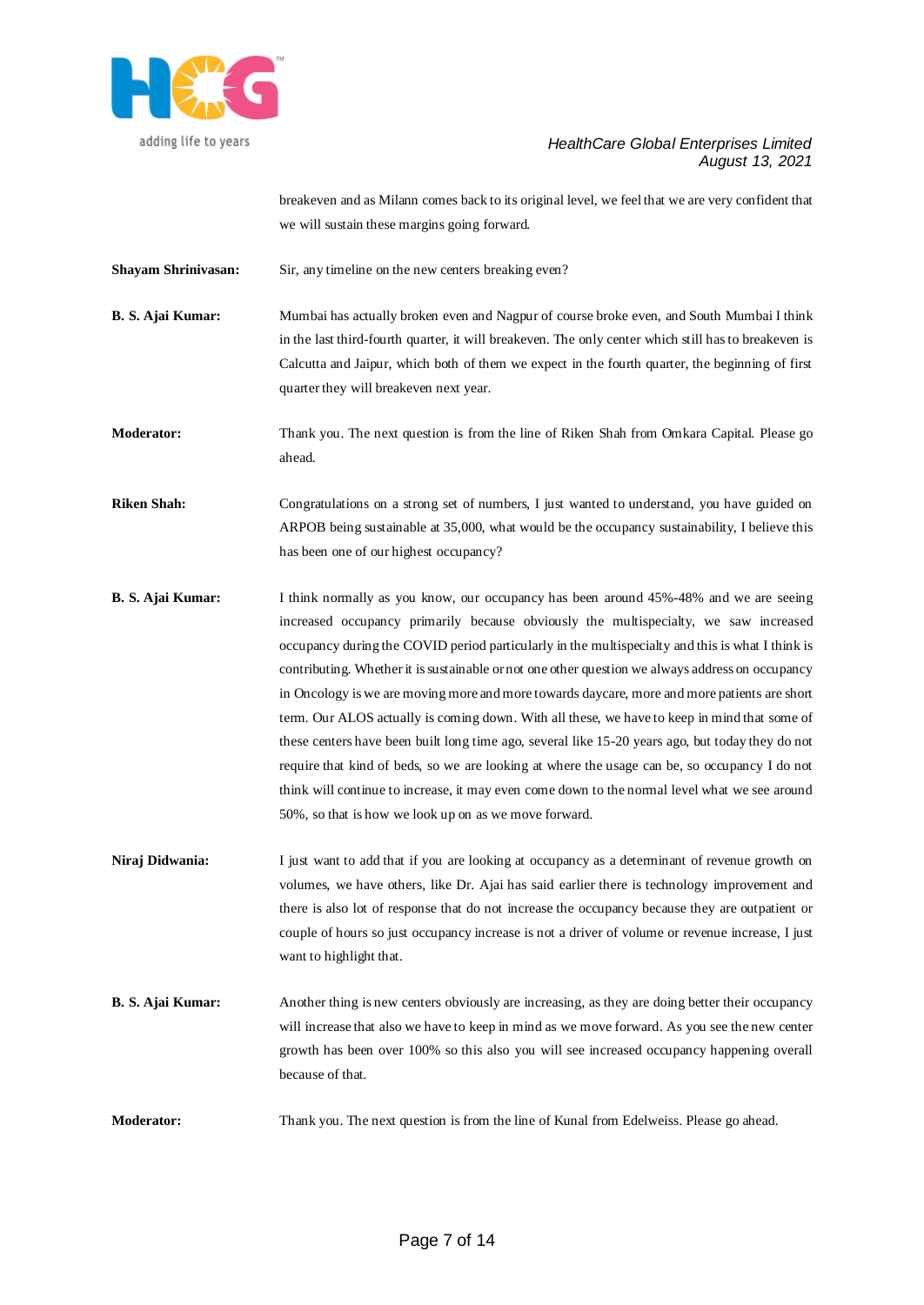

- **Kunal:** Good Afternoon Sir and thank you for giving me the opportunity, Sir if I were to look at your Slide 35, I see that a couple of centers like Karnataka and Maharashtra where the operating EBITDA margin in Q1 is lower, so FY '21 despite higher occupancy and ARPOBs, so anything I am missing here?
- **Niraj Didwania:** Gujarat is higher Kunal and if you ask me, Karnataka and Maharashtra they are probably in the same range. Largely I would denote that to international patients. From Q4 to Q1, we had a big drop in international patient because travel froze and overall for FY '21 Q2 onwards we have started seeing some recovery, so Karnataka and Maharashtra are flattish and there is some impact on international. Gujarat obviously the margins are better in Q1 then FY '21.
- **Kunal:** Niraj I understand where you are coming from, but it is just that there is a sharp increase in occupancy as well as the ARPOBs also, so despite that the margins are flattish like you said, should we put it all down to international patient or just?
- **Niraj Didwania:** The occupancy is not the right base because last year Q1 was not a normal quarter because of COVID lockdown, national lockdown, so that impact on occupancy increase is more to do with the base being lower versus not that all these revenue comes from 100% and occupancy are more because the base was much lower in Q1 last year.
- **B. S. Ajai Kumar:** We have to be clear, in Oncology as we have said repeatedly, occupancy does not necessarily increase the margin, actually ARPOB increases as more footfall comes in and occupancy decreases because if ALOS is less, your ARPOB will increase and also ARPOB depends on the technology we use for the patients, so this is how they are related, so unlike multispecialty hospitals, we cannot correlate that. In fact if the patient stays longer for only care, actually your margin will come down so we have to be very clear in differentiating between occupancy and margin.
- **Kunal:** Sure Sir, so ALOS would have also gone up this quarter. Sir just one more question, Dr. Ajai you are mentioning that you are investing in technology, so is there anything unique that you would like to share that is unique to HCG and puts you at an advantage versus big hospital chains?
- **B. S. Ajai Kumar:** One of the things we are very clear is investment in the genomic biotechnology and also investment in certain technology which is very, very patient centric. I will give you two examples, one is at HCG we are very well known for very personalized care. For that, we need to do genomic analysis, so we are investing and we will continue to invest in that and some of the newer ways of doing the genomic analysis is phenomenal where we can identify mutations and through these mutations, we can identify what is the right kind of treatment through bioinformatics and that is where I believe future. If you attend our Tuesday Board meetings, tumor board you will see it is a genomic driven tumor board where we go into the depth of the patient, what are the cause of the cancer, what are the reasons for cancer coming on or recurrence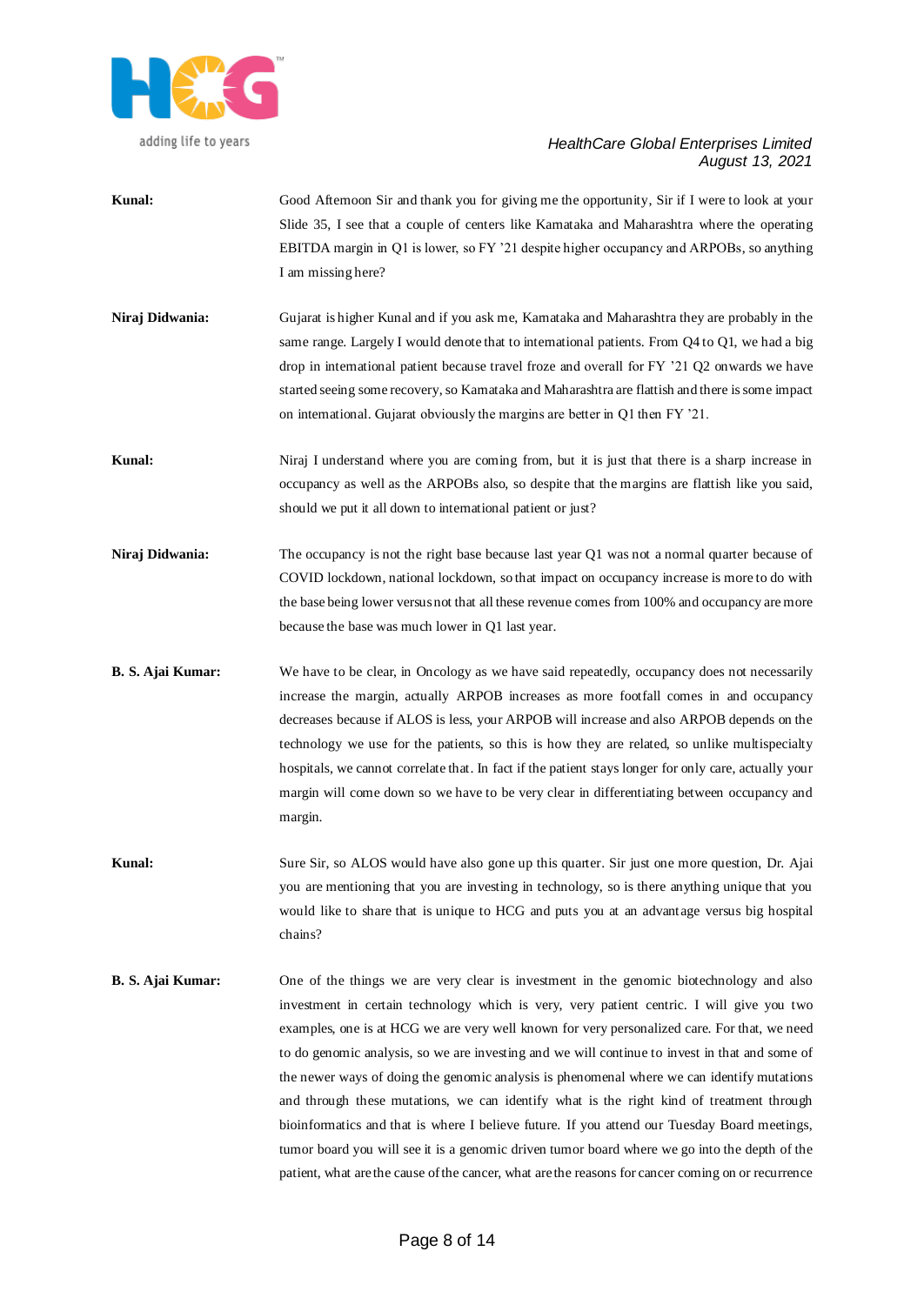

and based on that we come up with solutions which is very genomic driven, which mutation tells us how to. For example, immunotherapy, today what was immunotherapy people who fit for that. Today, so much of genomic and understanding has happened, higher the mutation they have more response to immunotherapy, so without going into more details I will say that genomics is an important part.

The second part is we are working with like for example Microsoft teams, we have done lot of work. We are taking it to further where we will be using augmented reality, mixed reality, we are on the road to that where we can actually if a major surgery is performed let us say in the Tier-2, Tier-3 city, we are pioneered where our doctors in the Avatar form can actually participate in the surgery there. It could be Nasik, Ranchi where we actually help the local doctor to complicate the surgery without patient coming here, so that is where we are taking. Apart from the usual, we have the CyberKnife, radio surgery, we have digital PET, all of this are progressing, but these are all the future where it is very extremely patient-centric and we feel because of the 100,000 cancer patients we see, because of the protocols we have, we are in a big leadership position here which will continue to be like that.

**Niraj Didwania:** Thanks Doctor. Kunal I would just request you to also spend some time on this Slide #23 of the new deck what we try to do is compare HCG overall model, so like you asked the question on technology, but how we approach, what is our clinical offering in terms of Oncology, and how that stacks up to the other multispecialty models. We have tried to articulate on several parameters where we stand across the network and where we feel others can, so that will also give you an overview on not just technology but the entire business model that HCG following in terms of leadership and Oncology space.

**Kunal:** That is helpful, Sir do you have any budget set for some of these technology R&D?

- **B. S. Ajai Kumar:** I cannot give you exact numbers, but obviously there will be a budget and we are in the process of allotting when it comes to the next year budget. We have already done some, so we will announce it as and when we do, we are moving forward for this genomic lab and as well as other areas, and we will certainly make it known as we move along. It is not going to be very heavy budget, it is not that CAPEX intensive.
- **Kunal:** Sir, just one more question, since barring a couple of centers, most of the centers are now breakeven now profitable, have you thought about some expansion plans beyond FY '22 let us say for the period FY '23 to '25?
- **B. S. Ajai Kumar:** I just want to say as we have said we are in a consolidation phase and right now after the funding we got, the COVID situation, we have deleveraged, but we are very clear we want to consolidate, but we are in a strategic way we are looking at how to move forward. Certainly, our main goal is Oncology focused now. We want Oncology and Oncology, so our core work is Oncology, Oncology related, and we will look at strategic opportunities, but right now we want to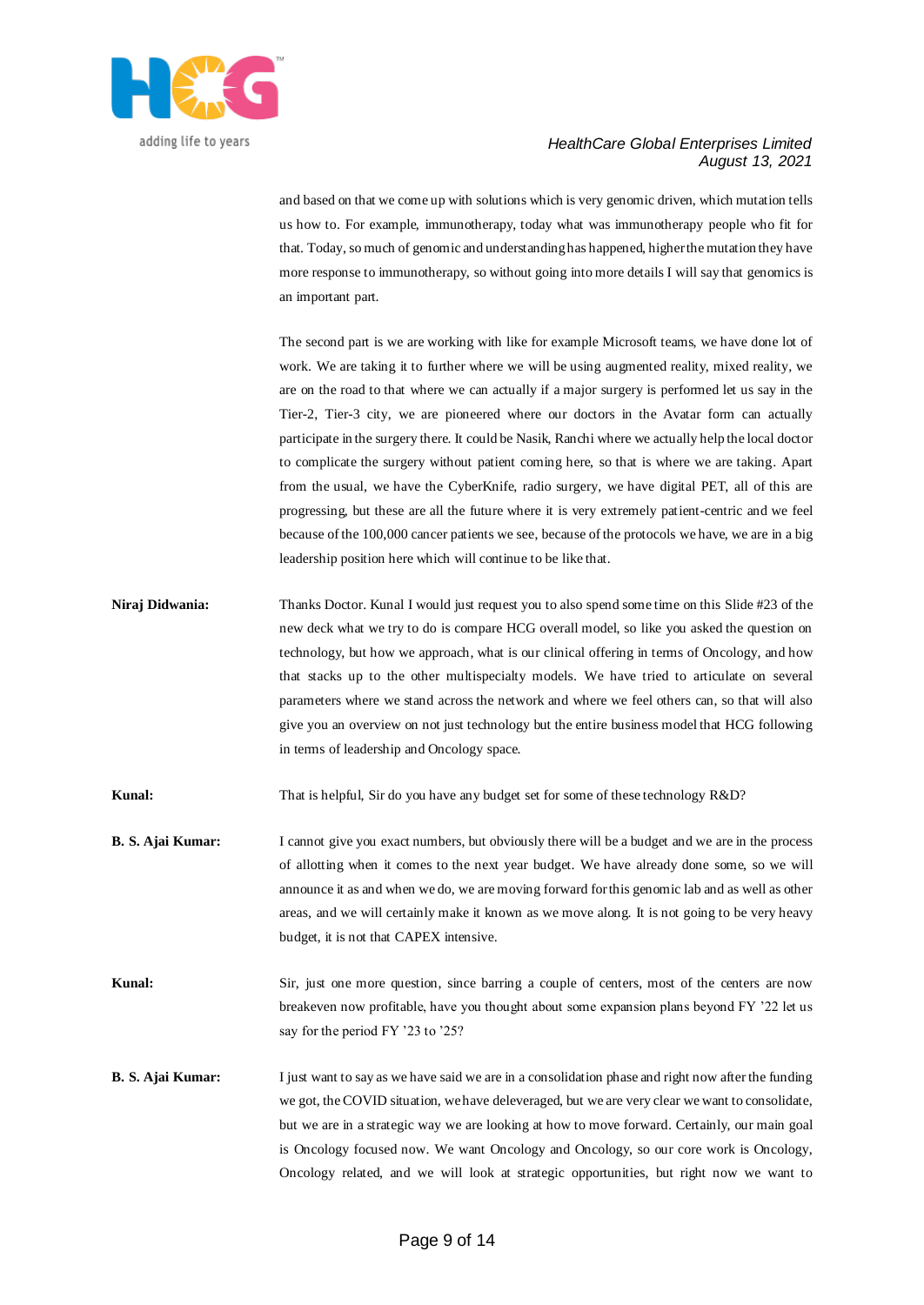

consolidate like what you said, we want to make sure capacity utilization happens at all centers, that itself is very big post COVID. Once we reach capacity utilization, then you know as we go along and we are obviously you know very good in financial situation, we will then look at opportunities for example M&A opportunities how we can do, but Oncology focused. At this point, we are in a consolidation phase and we think we are very well positioned to reach the capacity utilization level this year.

- **Moderator:** Thank you. The next question is from the line of Aditya Bajolia, an Individual Investor. Please go ahead.
- **Aditya Bajolia:** Good Afternoon Sir, thank you for the presentation, Srini Sir just I would like to add in the upcoming quarter if you can also share the quarter-on-quarter presentation, I mean comparison so that it becomes easier for us to understand because last year being an exceptional year, I mean comparison of growth does not seem much realistic, so if you can just share QOQ details as well. Sir, my first question is I see that ARPOB for I mean East part of India and other parts of the country vary by a big margin, so what is the reason because in Eastern part of India I see there is a huge competition also and we also understand that international patients would be coming up, might not be now, and also I see that with many hospitals close by to the locality of HCG Kolkata and many competitions coming up in Assam as well, so I mean how do we plan to increase the ARPOB or the revenue, so how do we see that?
- **Raj Gore:** Different regions have different pair mix, our dependence on scheme business in East India is relatively higher than the business we get through schemes in Karnataka and that is one of the reason. Second, Karnataka region is largely for example is a big city Tier-1 city, whereas East is distributed across several locations, so it is a factor of different things. Our kind of complexity of work that we do in Karnataka is much high end, and therefore, revenue realization is higher versus the kind of work we do in some of the smaller cities, so the variance in ARPOB is function of these different things.
- **Aditya Bajolia:** Sir, with so much of competition in Eastern part of the country and upcoming competition as well because I understand that there are 20 more hospitals coming up in Assam with the tie-up with Tata Group, so how do we overcome those competition and pass through that?
- **B. S. Ajai Kumar:** One of the thing I want to tell you is when you are in a leadership position with a dedicated cancer center, I do not think we worry about competition. We always welcome competition because we are the leaders, in fact in a way competition enhances awareness about cancer, so with this awareness more and more patients actually will come. This is what history has taught us, so we think we welcome, I do not think that is an issue. First of all I think Assam I do not know whether Tata is doing because they have withdrawn some of the things recently, so they may, so the incidence of cancer also is increasing. For example, you look at big cities like Kolkata, Bangalore and all. As the cities grow and also urbanization happens, obviously more cancer the people who come their parents will also come here for treatment and all, so I do not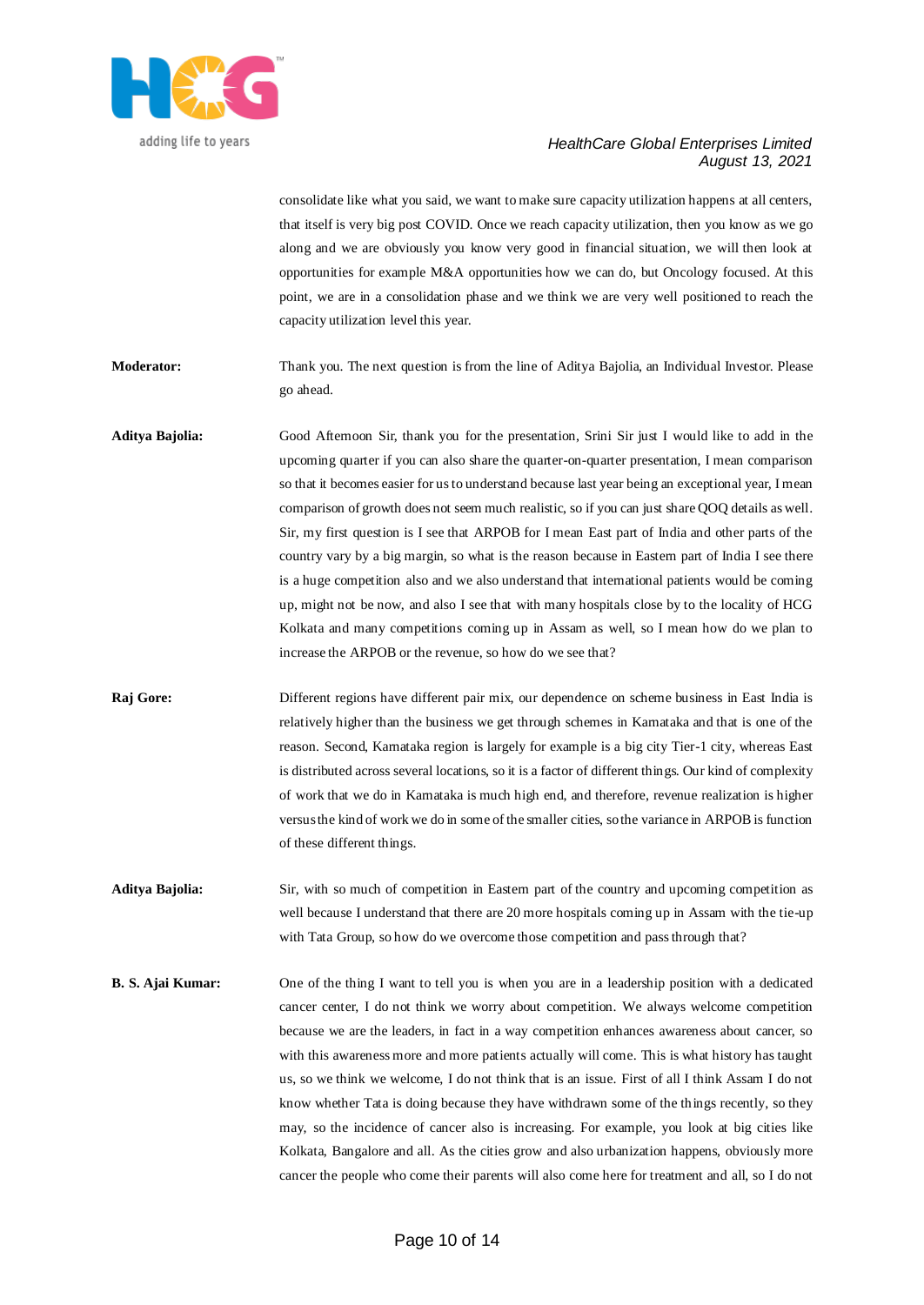

think we should be historically the growth of HCG as you see from early 2000 to now. I can tell you whatever competition have come we have continued to grow, we are a focused factory approach. Being Oncology focused factory, I do not think multispecialty will be a competition for us. They will cover whatever the multispecialty Oncology they generate, 100,000 new cases we see increasing at a very good rate is definitely going to happen for various reasons I mentioned above, so we are well positioned.

One of the things is our network of Oncology's ability to provide super specialty in a team. They may be in Ranchi, but still we have 300 Oncology backing them, this kind of phenomenon and genomics and all I have mentioned is not available, so this is well recognized by the people as patients has to come, so that is why we are growing quite well and we will continue to grow. If you take Mumbai, for example, Mumbai our center is the only private dedicated cancer center and one in South Mumbai in the heart, so people now want to go to dedicated cancer center because it is like you know you go to a place multi-cuisine restaurant versus specialty restaurant, we have like that so that is where cancer care is changing every three months, how can people keep up with that, how can one Oncology see a specialist in all that, it is not possible so when people want that kind of care and also recurrence, when cancer comes back where will I like to go, to the Center of Excellence, so this is where I think we will shine and we are well on the road to that.

- **Aditya Bajolia:** Sir, one more thing, do we plan to come through the Management contract sort of set up wherein we do a tie-up with big investors who invest in the hospitals and we provide the services in terms of management contract, so is there any plan or progress for that?
- **Raj Gore:** I do not think we are very keen on growing through O&M route. In our experience, we found that is not necessarily the best way to expand for us, so right now as Dr. Ajai mentioned we are consolidating and if there are opportunities which are value accretive, we will look at it.
- **Aditya Bajolia:** Sir, I see a CAPEX plan of around 35 CR for the year, so do we plan to utilize the cash and cash equivalent, which is present in the balance sheet or take up fresh loans or fresh debt for that?
- **B. S. Ajai Kumar:** As far as the CAPEX is concerned, some of them will be replacement CAPEX. Obviously, it will be dipping below the EBITDA where we will have cash flow, we have positive cash flow we will use that. At this point, we really do not intend to take any loan if we can avoid, but there may be circumstances where we may have to, but also we have got significant liquidity and as you know we are also put up with the warrants are also, we will be quite cash rich, so we will take a decision at that time based on the need of the particular CAPEX.
- **Moderator:** Thank you. The next question is from the line of Amit Singh, an Individual Investor. Please go ahead.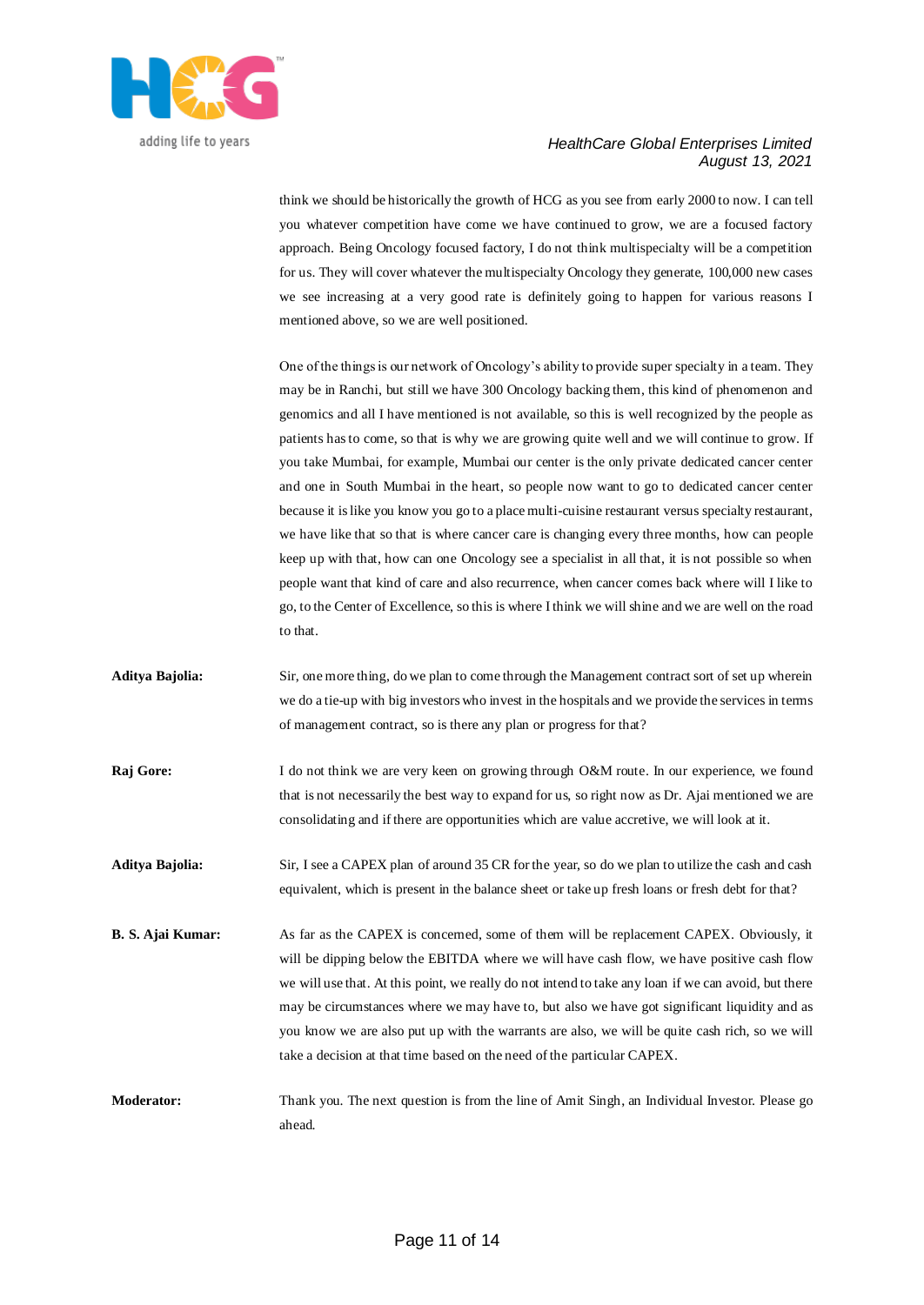

| <b>Amit Singh:</b>    | Sir, what is the COVID and non-COVID bifurcation in revenue for Q1 FY $'22$ as well as in Q4<br>FY '21?                                                                                                                                                                                                                                                                                                                                                                                                                                                                         |
|-----------------------|---------------------------------------------------------------------------------------------------------------------------------------------------------------------------------------------------------------------------------------------------------------------------------------------------------------------------------------------------------------------------------------------------------------------------------------------------------------------------------------------------------------------------------------------------------------------------------|
| Raj Gore:             | As you know, our core focus is Oncology and all our Oncology centers continues to maintain<br>that focus, however, we have few multispecialty hospitals largely there are in Gujarat region<br>where we had COVID patients and the impact of that has been 22% of top line of our Gujarat<br>revenue.                                                                                                                                                                                                                                                                           |
| <b>Amit Singh:</b>    | On overall basis, what is the COVID percentage in revenue not just Gujarat region?                                                                                                                                                                                                                                                                                                                                                                                                                                                                                              |
| Raj Gore:             | Percentage of Gujarat revenue it will be 22% because three of our multispecialty hospitals, three<br>out of four are in Gujarat. As a percentage of overall top line, it will be about 8% at a group<br>level.                                                                                                                                                                                                                                                                                                                                                                  |
| <b>Amit Singh:</b>    | Secondly, what is the mix between insurance and cash in our revenue line in this quarter?                                                                                                                                                                                                                                                                                                                                                                                                                                                                                       |
| Raj Gore:             | For COVID?                                                                                                                                                                                                                                                                                                                                                                                                                                                                                                                                                                      |
| <b>Amit Singh:</b>    | No, overall revenue.                                                                                                                                                                                                                                                                                                                                                                                                                                                                                                                                                            |
| Srinivasa Raghavan:   | Overall, cash is around 53%-54% and balance is equally between PPA, corporate, and<br>Government schemes.                                                                                                                                                                                                                                                                                                                                                                                                                                                                       |
| <b>Moderator:</b>     | Thank you. The next question is from the line of Aditya Khemka from Incred AMC. Please go<br>ahead.                                                                                                                                                                                                                                                                                                                                                                                                                                                                             |
| <b>Aditya Khemka:</b> | Thanks for the opportunity. Raj, question specifically to you and I think I asked you this last con<br>call as well, but you were relatively newer to the organization so maybe a repetition, but since<br>you have joined HCG, what is that are the key initiatives that you have taken and how<br>independently are you being empowered by the Management to make the strategic decisions?                                                                                                                                                                                    |
| Raj Gore:             | Thank you for that question, I think agenda that we have for the organization is developed in<br>consensus with all stakeholders, it is not just my agenda. The agenda is same that we will be<br>disciplined in our capital allocation. We are going to focus on execution in how do we ramp up<br>revenue growth especially in the new centers, how do we bring cost efficiency everywhere to<br>bring profitability, and therefore, I think it is our collective agenda and since it is collective,<br>question of independence does not arrive, we are driving it together. |
| <b>Aditya Khemka:</b> | Question to Dr. Rao, when you are evaluating Raj's performance say one year two years down<br>the road, what are the key performance parameters for Raj, what are the key performance<br>indicators that he needs to deliver on to ensure that he has done what he came to the organization<br>to do?                                                                                                                                                                                                                                                                           |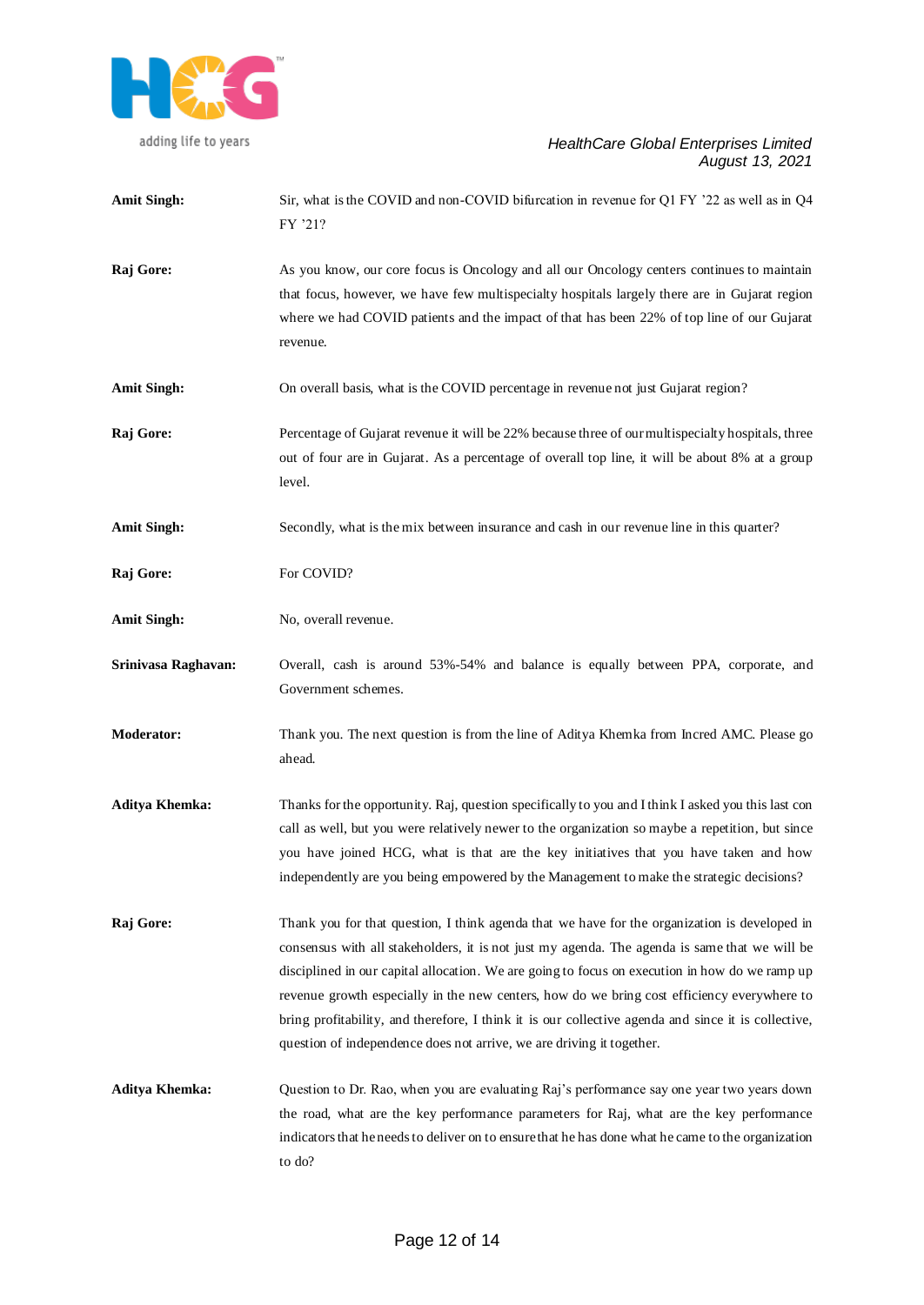

**B. S. Ajai Kumar:** As you know this is a Board, Raj reports to the Board and we have as a Board evaluation we do, and most important thing is being a CEO in the past, we are really very happy to have Raj who has taken on with his vast experience when coming from operations and other areas in digital, marketing, branding. I think it is a great thing to have a colleague of Raj and as Raj said, we have set our goals on how to bring capacity utilization, increase our revenue, move forward, and in those areas, Raj is really putting lot of systems in place. He is a very system-oriented person, as an entrepreneur we are different as you know. We are little bit like free spirited, but Raj has got definite guidelines from the Board, from the strategic committee and his own input is very important, it is collective. It is not just what we tell him to do, but his ideas and inputs are critical for us and that he has provided and it is a great start in the last six months and we look forward to and he sees lot of areas where he can contribute and which he has already done and he is very excited about this whole enterprise single focused specialty, how to drive, so we are putting all that things put together. He is a dynamic individual, so we are sure he will achieve bigger goal, and with this in mind, I think we are moving along and so far it has been very good. We do evaluate, as a Board we do evaluate as you know nowadays, independent Board Members also have, but we have a strategic committee which involves us and the new investor. Together, we give our strategic direction along with his input, so that is how we are driving and it is really transformational and it is very good for the company at this point.

- **Aditya Khemka:** Sir, just one last question, on the Strand bit, you explained throughout this call how you are focusing on bioinformatics, genome sequencing, and this modernistic technologies to help you to help the patient better, in that context is there any synergy between the genomics analysis that you guys do and the bioinformatics arm of Strand?
- **B. S. Ajai Kumar:** Definitely there is, we do wet lab what we call it. We do the gene analysis, for bioinformatics strand has multiple Ph.D. where they give the interpretation, so it is a combination of two and what we do in HCG is really analyze who are the patients who require genetic interpretation, how do we get the tissue, how do we do the wet lab to analyze. For example we do a very high end called TSO500, so based on that when we send it to Strand, Strand will give an interpretation of that and say okay these are the mutations. Based on these mutations, what are the possible therapy we can do, what are the actionable mutations, what are non-actionable, and we collect the data and look at it to see, we in HCG collect data and put it in terms with the patients file, Radiology, everything, and what he should consider actionable where we should deliver treatment, what we should do. It is a complete total thing, what stands for us is one arm of it, which is very important and we will continue to, obviously that is an important part of us.
- **Aditya Khemka:** Sir, what I hear from you is that Strand seems to be an integral part of your company and we still are a minority shareholder in Strand, are we comfortable with that position because that seems to be a?
- **B. S. Ajai Kumar:** At this point, we are about 34% owner of the Strand and we have entire lab part, entire wet part and everything is actually managed by HCG, so what they do is only the interpretation for us,